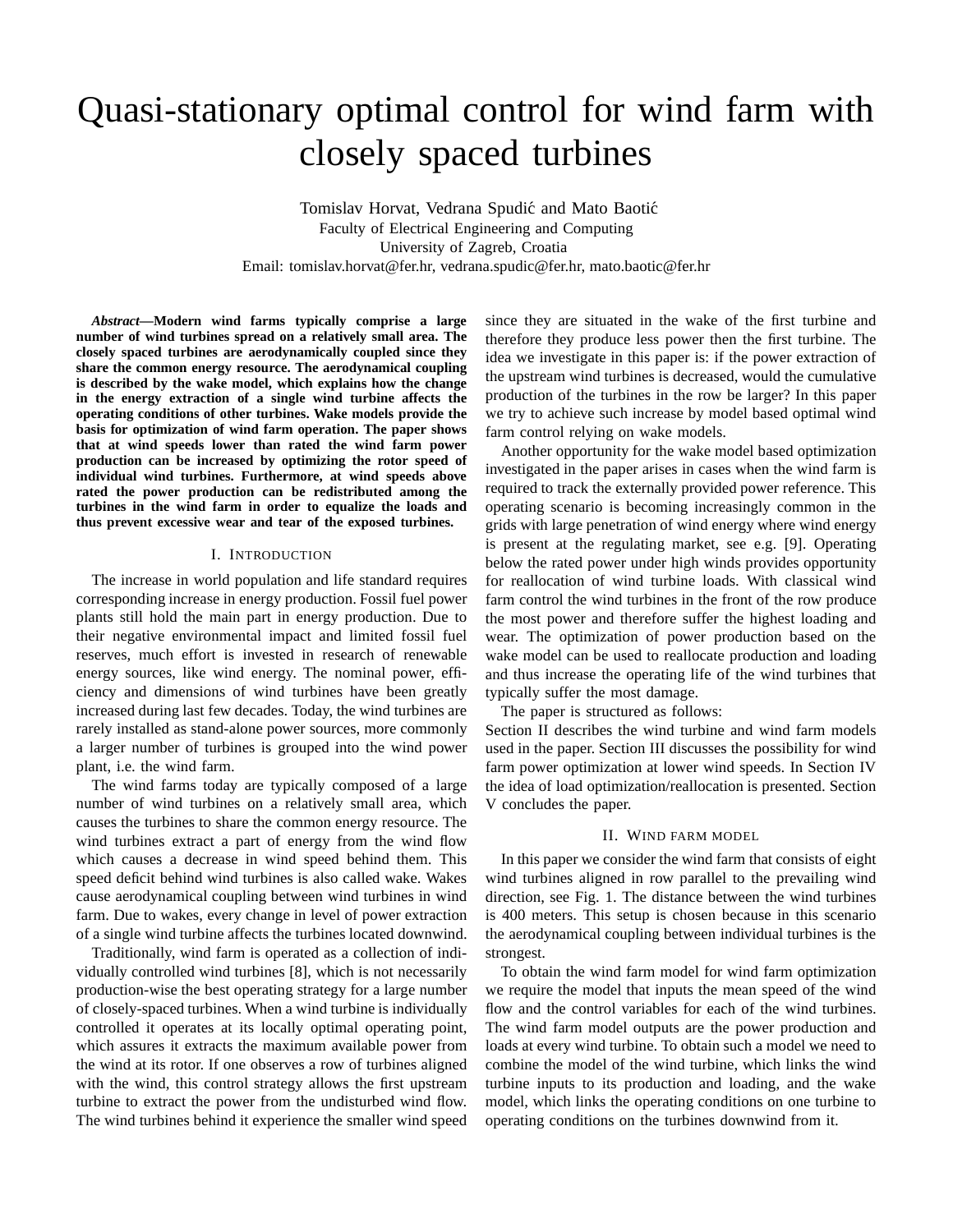

Fig. 1. Wind farm layout

#### *A. Wind turbine model*

We use the NREL offshore 5 MW baseline wind turbine model developed at National Renewable Energy Laboratory, [3]. It is a model of 5 MW conventional horizontal axis threebladed upwind variable-speed pitch-controlled wind turbine implemented in Matlab. Diameter of turbine rotor is 126 meters and tower height is 90 meters. It can operate at wide range of wind speeds: from 3 m/s to 25 m/s, while it achieves rated power at 11.4 m/s. More technical data about the wind turbine model can be found in [3].

In this paper we look at the stationary wind turbine model. The core of this model is the wind turbine aerodynamics, that describes the power capture and the aerodynamic forces that act on the wind turbine rotor due to wind stream.

The power captured by the wind turbine,  $P$ , is modeled according to the relation:

$$
P = C_{\mathbf{P}} \cdot \frac{1}{2} \rho A v^3,\tag{1}
$$

where  $C_P$  is the power coefficient,  $\rho$  is the air density, A is the rotor area and  $v$  is the velocity of the free wind stream approaching the rotor. Notice that  $\frac{1}{2}\rho Av^3$  is the power available in the wind and  $C_{P}$  denotes a portion of available power captured by the wind turbine.

Similarly, the thrust force that acts on the rotor in the direction of the wind can is modeled by:

$$
F_{\rm T} = C_{\rm T} \cdot \frac{1}{2} \rho A v^2, \qquad (2)
$$

where  $C_T$  is the thrust coefficient and  $\frac{1}{2}\rho A v^2$  denotes the kinetic energy of the wind stream.

Both power and thrust coefficient depend on the way the turbine is operated, i.e. they depend on the blade pitch angle, β, and the blade tip speed ratio,  $\lambda = \frac{\omega_r R}{v}$ , where  $\omega_r$  denotes the rotor speed.

The control inputs of the wind turbine model are  $\omega_r$  and  $\beta$ ,  $v$  is an uncontrollable input, while power  $P$  and thrust force  $F<sub>T</sub>$  are the outputs that represent wind turbine production and loading.

#### *B. Wake model*

The wake that occurs behind the wind turbine as a consequence of its energy extraction is a complex phenomenon driven by different forces and interactions. In literature different models of wakes are found depending on the downwind distance from the wind turbine on which the wake is modeled. In that context we distinguish near wake models and far wake models, see [4]. The near wake model describes the phenomena directly behind the rotor (within one rotor diameter), while the far wake models describe the phenomena further downwind. In this paper our focus is on the far wake models.

To describe the influence of wind turbine states on the far wake forming the axial induction factor  $a$  is typically used. The axial induction factor is introduced in the actuator disc theory (see [10]) to describe the wind velocity variation that occurs when the wind passes the wind turbine rotor. According to this theory the axial induction factor is related to the power as:

$$
C_{\rm P} = 4a(1-a)^2,
$$
 (3)

and to the thrust coefficient as:

$$
C_{\mathcal{T}} = 4a(1 - a). \tag{4}
$$

According to this relations the axial induction factor is a function of pitch angle and the tip speed ratio, which can be estimated from the known power and thrust coefficients.

There are several different ways to model the far wake, but most appropriate for the controller design is the engineering model found in [2]. This model contains simple expressions suitable for fast calculation. The wind speed is considered normally distributed with the mean value  $v$  and standard deviation  $\sigma$ , which represents the wind turbulence. At this point we are only interested in the mean wind speed.

In this paper the following expression for wind deficit is used ([2]):

$$
v(x,r) = v_0 - \Delta v(x,r). \tag{5}
$$

where  $v(x, r)$  denotes the wind speed at distance x from the wind turbine and at the radial distance  $r$  from the wind turbine hub,  $v_0$  is the speed of the free wind stream in front of the turbine.  $\Delta v$  denotes the speed deficit due to turbine power extraction, which is modeled as:

$$
\Delta v(x,r) = 2av_0 \left(\frac{x}{2D}\right)^n e^{\frac{-\alpha r^2}{\gamma^2(x)}},\tag{6}
$$

where D is the rotor diameter and parameters n,  $\alpha$  and  $\gamma(x)$ are experimentally determined.

#### *C. Multiple wakes*

To model a wind farm for optimization one needs to compute the wind speed deficit at the position of each turbine. If one considers the wind farm layout depicted in Fig. 1 it can be noted that, for example, wind turbine denoted WT3 will be in wakes of both WT1 and WT2, while WT8 will be in wakes of all other turbines. So it is necessary to model the wake merging.

According to [2] the wind speed deficits obtained from the model (6) are additive, i.e. the influence of wakes of different turbines at a certain location should be summarized:

$$
\Delta v_{\Sigma}(x,r) = \sum_{k=1}^{n} \Delta v(x_k, r_k),\tag{7}
$$

where  $x_k$  denotes the distance between the point  $(x, r)$  and the k-th wind turbine along the x axis, and  $r_k$  denotes the radial distance between the point  $(x, r)$  and the center of the  $k$ -th wind turbine.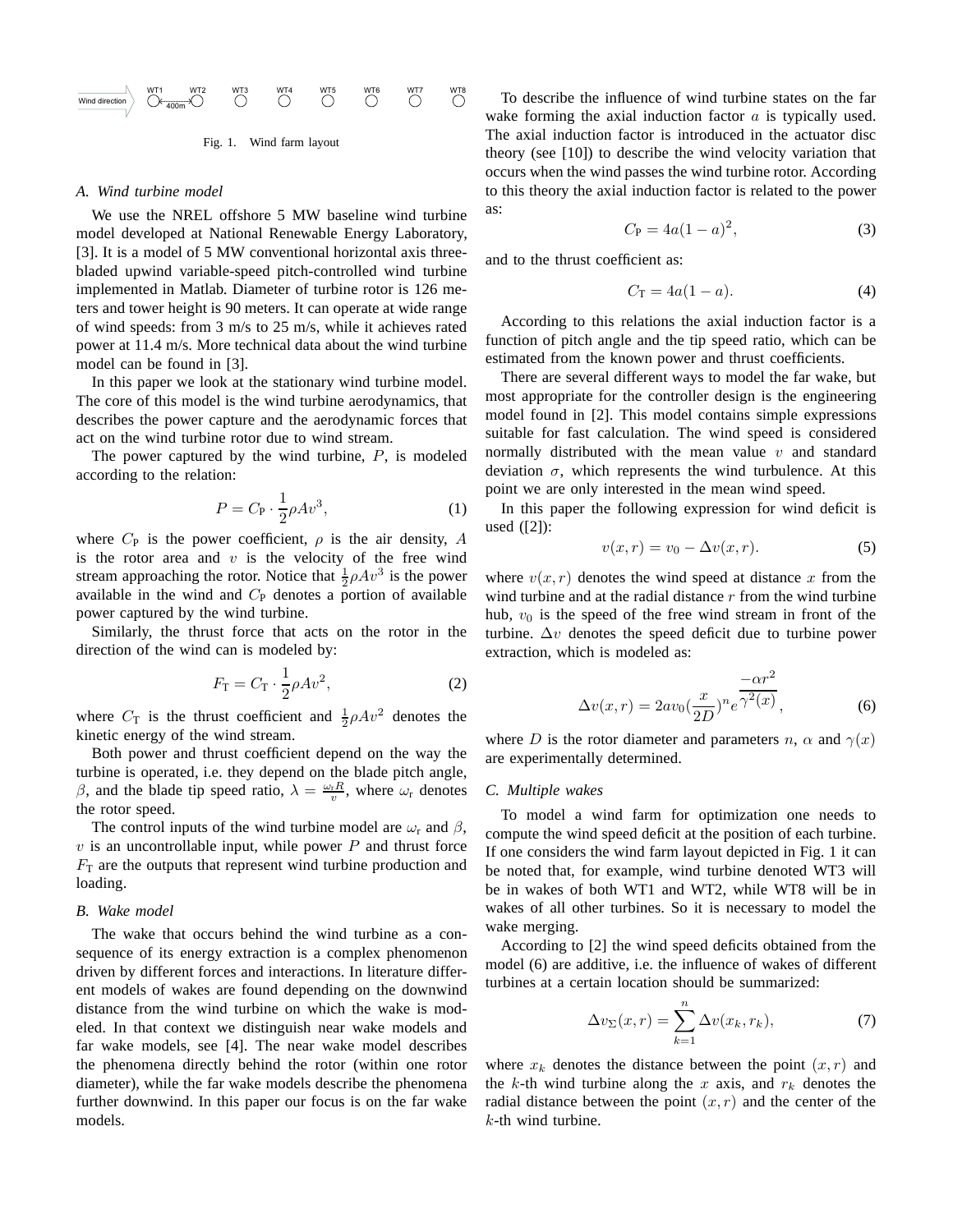The wake effects in the considered wind farm are depicted in Figure 2. The  $x$  and  $y$  axes denote the horizontal location in the wind farm (the system origin is at the location of WT1). The vertical axes denotes the wind speed at different locations. In the figure one can notice the basic characteristics of wakes: the wind turbines cause a sharp drop in the wind speed, while the wind speed recovers further downwind.



Fig. 2. Mean wind speed at wind farm area

When considering the wind farm control it is more appropriate to depict wake effects at the wind turbines. In Figures 3 and 4 the markers denote wind speed deficit and the power produced at particular wind turbines. Notice that at wind speed of 13 m/s the pitch angle is larger than zero. This is because at that wind speed the available power is larger than nominal. The produced power is then limited to nominal by blade pitching. From both figures it can be noticed that wind turbines captured in the wake produce less power. The largest drop in wind speed occurs between the first and the second wind turbine, while further on the difference is smaller. In Figure 3 it can be seen that the depth and the length of wakes depend on the mean wind speed. This is even more obvious in Figure 4 where the power produced at different figures is denoted. It can be noticed that the first turbine in a row produces much higher power than the others, which is due to the fact that the produced power is proportional to the third power of the wind speed (see  $(1)$ ).

#### III. POWER OPTIMIZATION

The primary objective of every power plant owner is to maximize the power production because the power production directly translates to income. So we first investigate is it possible to increase the power production by using wind farm model based optimization.

The control of a single wind turbine is very well researched area, see e.g. [10], and a control approach for maximization of power production is very well established. The pitch angle is generally not used for power maximization, it is held at a value that ensures maximal power extraction, which is typically



Fig. 3. Mean wind speeds at wind turbines



Fig. 4. Mean turbine power at various wind speeds

denoted as  $\beta = 0^\circ$ . Further, it is observed if the power coefficient as a function of tip-speed ratio has a distinctive maximum. Keeping the operating point at that tip-speed ratio (denoted optimal tip-speed ratio, which is 7.5 for the turbine at hand) maximizes the extracted power. The optimal tip-speed ratio is maintained by adapting the generator torque.

When there is coupling between the wind turbines it is quite possible that the control tactics that is optimal for a single turbine no longer renders the maximal power output. In this section we test this hypothesis.

#### *A. Problem analysis*

The wind farm model described in Section II is composed of eight turbines and contains a large number of free parameters. Furthermore, the system is described with implicit equations and contains look-up tables for turbine coefficients. Therefore, it is hard to analyse this problem. Instead, we first look at some smaller examples to deliver the illustrative examples

First we consider the system containing only two wind turbines in a row. By changing the tip-speed ratio of the last turbine and thus effecting its wake no increase in power can be achieved. But if we change the tip-speed ratio of the first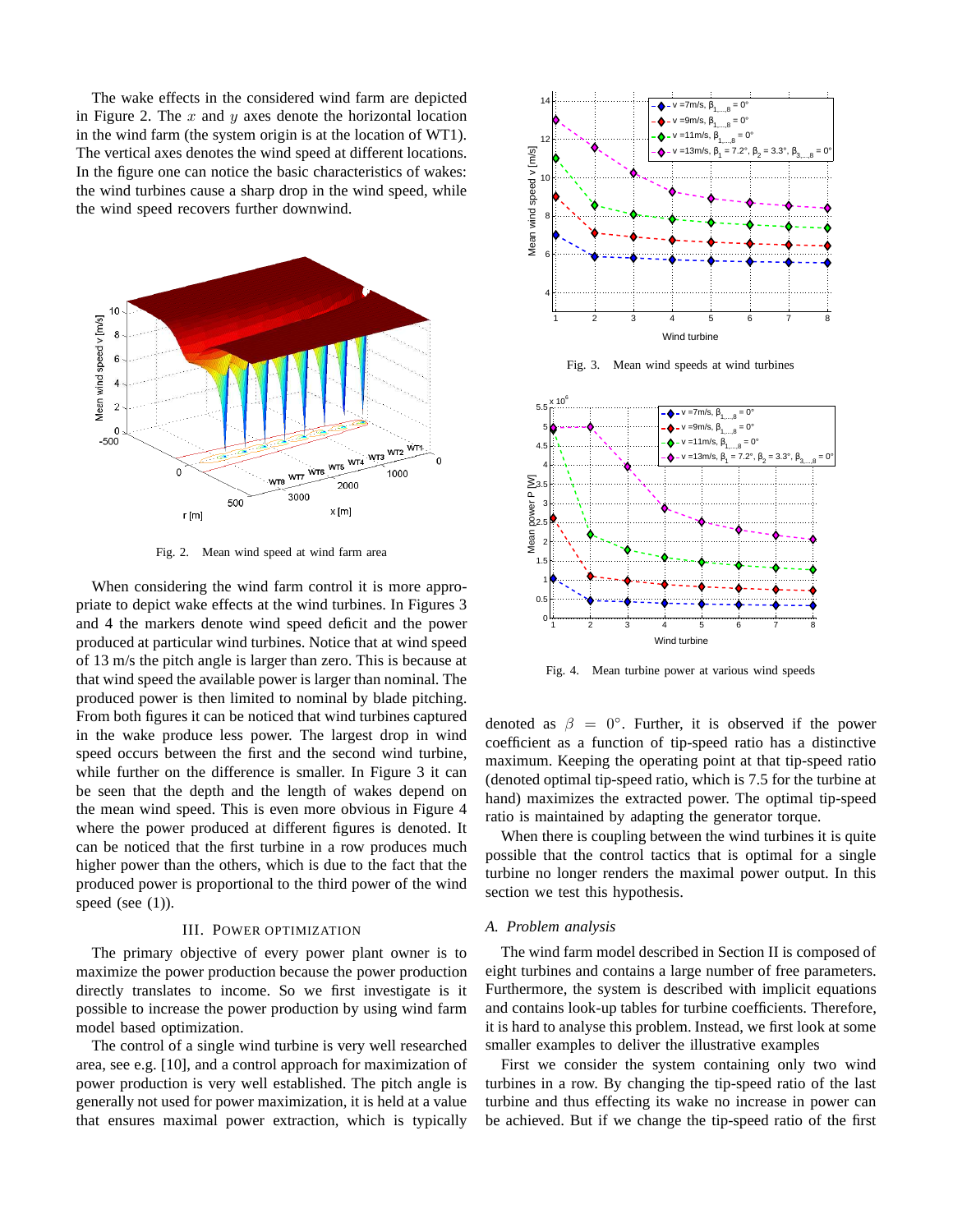turbine and weaken its wake we might obtain more power at the second turbine. Therefore we set the second turbine to operate at optimal tip-speed and change the tip-speed ratio of the first turbine. The Figure 5 shows the obtained power surplus (difference between the obtained power and the power obtained when both turbines operate with  $\lambda = 7.5$ ) as a function of the tip speed ratio of the first turbine. It can be seen that in this case the power surplus is negative, so it is not possible to gain any power surplus by changing the tipspeed ratio of the first turbine. The second turbine can not compensate the power drop on the first turbine despite its increased wind speed.



Fig. 5. System of two wind turbines - first turbine influence



Fig. 6. System of three wind turbines - second turbine influence

However, if we add the third turbine at the beginning of the row and only keep its tip-speed ratio at the nominal value we are getting an entirely different picture. The result of such simulation is shown in Figure 6. It can be seen that surplus of power can be achieved. This demonstrates that there is the possibility of increasing the power production of the wind farm by coordinated control of the entire wind farm, which considers the wake coupling of wind turbines. However, we also notice the nonlinear character of the problem at hand. Even in this simple case the function of power surplus is

nonconvex and therefore it is very hard to locate the global optimum.

### *B. Problem setup*

For the general wind farm setup one can not find the optimum by enumeration, as it is done in the simple demonstration cases in the previous section.

The goal of the optimization problem is to find the rotor speed of every wind turbine for which the wind farm achieves maximum power. The problem, for  $n$  turbines, is set as follows:

$$
\max_{\omega_1,\dots,\omega_n} \sum_{i=1}^n P_i(\omega_i)
$$
\nsubject to\n
$$
\begin{cases}\n w_{min} \leq w_i \leq w_{max} \\
 0 \leq P_i \leq P_{max} \\
 \frac{\partial C_q}{\partial \lambda} < 0 \\
 (1), (6), (7).\n\end{cases}
$$
\n
$$
(8)
$$

There are several constraints which must be met. The rotor speed  $\omega$  must be between minimum allowed and rated. The maximum power that turbine can provide must be positive and less or equal to rated  $P_{max} = 5$  MW. To ensure that the operating point is stable, the torque coefficient  $(C_q)$  curve must have negative slope in that point [1].

This optimization problem is a nonconvex, both in the cost function and in the constraints. There is no readily available solver that can handle such optimzation problems and guarantee that the achieved optimal point is indeed the global minimum of the problem [5].

The problem is solved by using the sequential quadratic programming algorithm implemented in Matlab function fmincon, [7]. To increase the probability of finding the global minimum of the problem at hand we use the GlobalSearch function implemented in Matlab, [6]. This function uses several iterations of fmincon to find the best solution.

## *C. Results*

The results obtained by using proposed functions and algorithms are shown in Figure 7. The states (rotor speed, tip speed ratio, wind speed, power) of optimally controlled wind farm are compared with the states of traditionally controlled one. The main difference in control approach is noticeable in comparison of tip speed ratios. The tip speed ratios of every turbine in traditionally controlled (non-optimized) wind farm have the same value of 7.5, for which every turbine works at its optimal operating point. In the optimized wind farm, only the last turbine in a row works at its optimal operating point because it does not effect any other turbine. As the result, wind speed on every turbine, after the second one, is increased. The first turbine remains the same power production. Even though it has maximum impact on speed deficit in wakes, it also has the largest share in the wind farm power production, so there is no benefit in reducing its power. The second and the third turbine decrease their power production and minimize wakes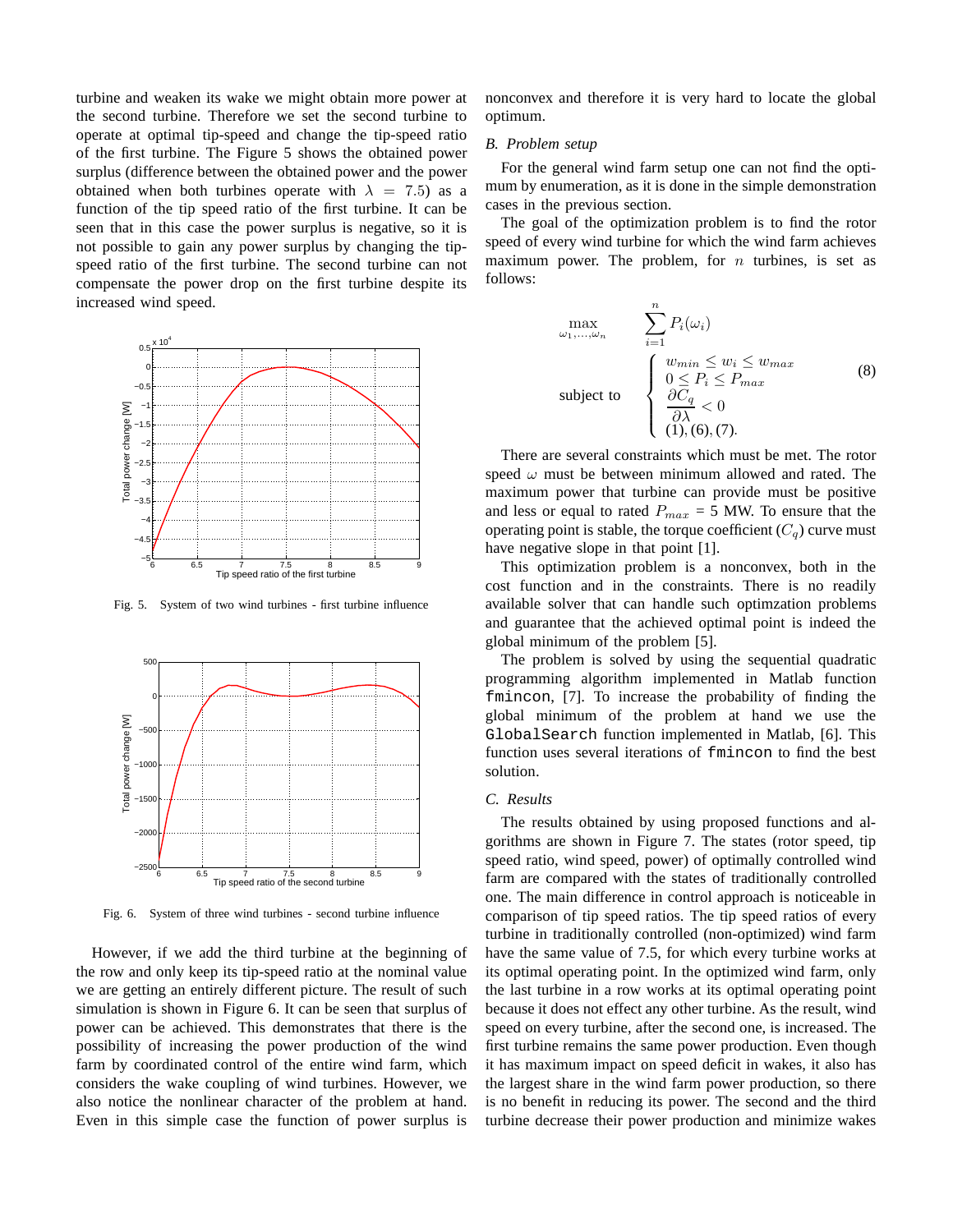behind them. The power gains on other turbines results in an increase in total wind farm power production. The most power surplus is generated on the last two turbines, they seize the power the turbines in front saved. The detailed results can be seen in Table I.



Fig. 7. Simulation results for mean wind speed 10 m/s

TABLE I RESULTS FOR MEAN WIND SPEED 10 M/S

|                     | $P_{WF}$ [kW]     | $P_{WT}$ [kW]                                                                                                                                                  |
|---------------------|-------------------|----------------------------------------------------------------------------------------------------------------------------------------------------------------|
| Traditional control | 11844             | 3699<br>1732<br>1368<br>1184<br>1068<br>987<br>927<br>879                                                                                                      |
| Optimal control     | 12182<br>$+2.85%$ | 3683<br>$-0.44%$<br>$-9.03%$<br>1575<br>1324<br>$-3.23%$<br>1198<br>$+1.23%$<br>1112<br>$+4.13%$<br>1052<br>$+6.52%$<br>1233<br>$+33.09%$<br>1004<br>$+14.17%$ |

# IV. LOAD OPTIMIZATION

At the wind speeds larger than rated all turbines work at rated rotor speed and they are controlled by changing the blade pitch angle. There is enough wind energy available and every turbine can work at its rated power, which is due to mechanical and electrical constraints the largest power it can permanently produce, so there is no opportunity for maximizing the power extraction. However, if the wind farm must follow the power reference that is lower than the rated power, the load optimization may be considered. This operating mode is used when the wind farm is obliged to participate in grid regulation, or it can not deliver its maximum power due to faults in transmission lines.

The loads considered here are wind turbine structural loads, particulary the tower bending moment and blade bending moment. The tower bending moment is the sum of the moments caused by the thrust on the rotor, the aerodynamic force on the tower, and the eccentricity of the nacelle. The blade bending moment originates from the axial force on the rotor blade and the tangential force due to gravity.

# *A. Problem analysis*

The goal of a load optimization can be minimizing total load of the entire wind farm. However, that goal is very hard to achieve without sacrificing the power.

We consider different type of optimization where the load is evenly distributed among the turbines. In the case when each turbine produces the same power very large difference between the turbine loads emerges due to wake effects. This leads to uneven wear and tear of the turbines and therefore possible malfunctions, maintenance requirements or shorter operating life. We aim to reallocate the power in the wind farm such that every turbine suffers the same amount of the load.

# *B. Problem setup*

The problem that equalizes the turbine loads while the wind farm follows the power reference is set as follows:

$$
\min_{\beta_1,\ldots,\beta_n} \qquad \sum_{i=1}^{n-1} \lambda_b (M_i^b(\beta_i) - M_{i+1}^b(\beta_i))^2 + \n+ \lambda_t (M_i^t(\beta_i) - M_{i+1}^t(\beta_i))^2 + (P_{ref} - P_{total})^2 \n\text{subject to}\n\qquad\n\begin{cases}\n\beta_{min} \leq \beta_i \leq \beta_{max} \\
P_i \leq P_{max} \\
\frac{\partial C_q}{\partial \lambda} < 0 \\
(2), (5), (7)\n\end{cases}\n\tag{9}
$$

The average tower bending moment at the *i*-th turbine  $M_i^t$ and the corresponding blade bending moment  $M_i^b$  are obtained from the expressions in [2]. Those expressions determine the average values of the moments as function of axial induction factor under the preassumption of standard distribution. The scaling factors  $\lambda_t$  and  $\lambda_b$  are used to balance between different requirements.

This problem is also solved with Matlab function fmincon [6]. The active-set algorithm, which proved to be better in this case than the sqp, was used.